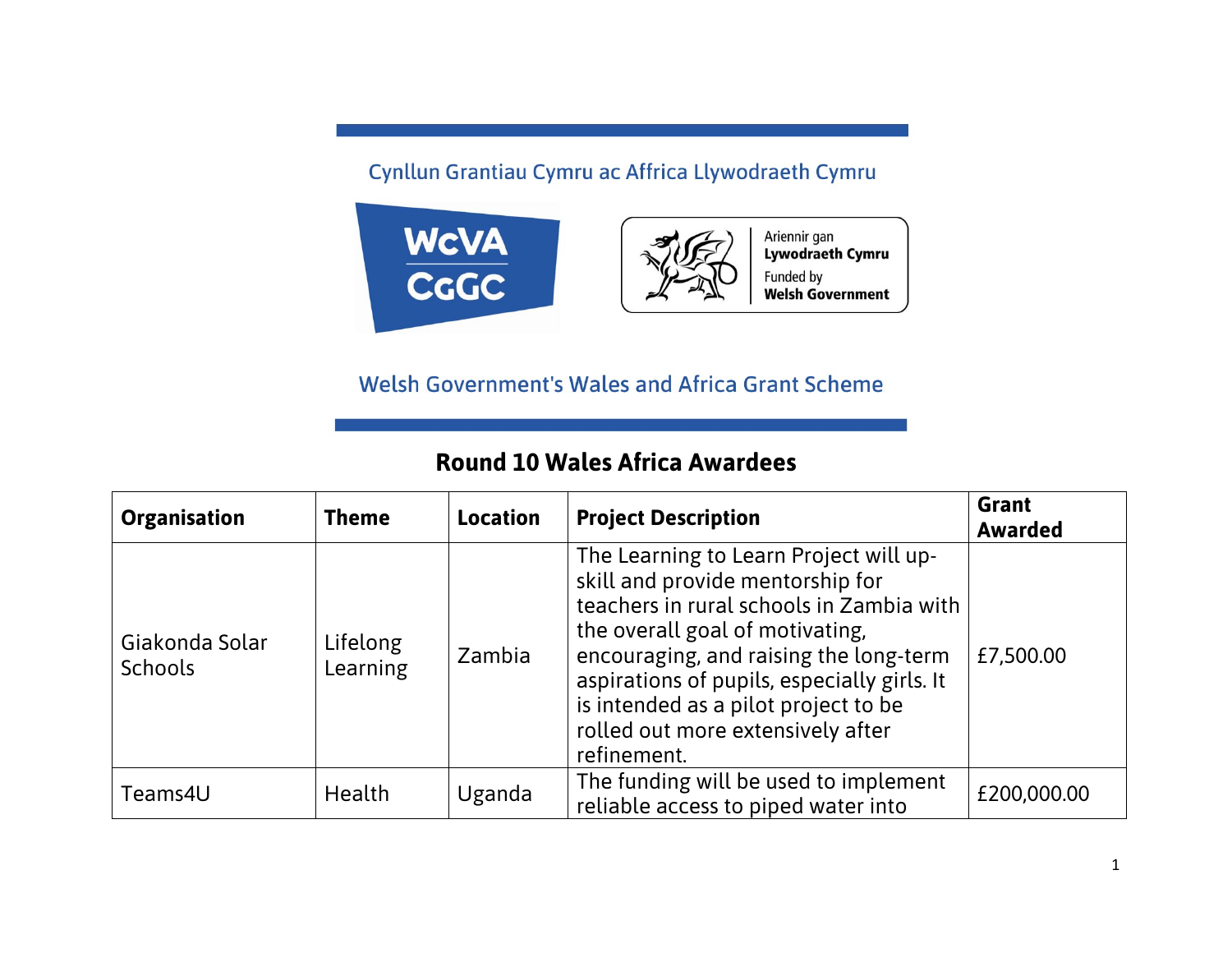|                                            |                            |         | wards and laboratories across eight<br>critical healthcare providers,<br>strategically positioned to manage the<br>COVID-19 crisis. In addition, funding will<br>be used to support 10 schools deliver<br>reproductive & menstrual health<br>education.                                                                                                                                                                                          |            |
|--------------------------------------------|----------------------------|---------|--------------------------------------------------------------------------------------------------------------------------------------------------------------------------------------------------------------------------------------------------------------------------------------------------------------------------------------------------------------------------------------------------------------------------------------------------|------------|
| ResponsABLE<br>assistance                  | Sustainable<br>Livelihoods | Kenya   | Supporting our Kenyan partner, The<br>Kibwezi Disabled Peoples Organisation<br>to further train and equip the three<br>Fursa groups and their members.<br>This to enable the groups of disabled<br>people and their families to<br>communicate and operate safely and<br>more effectively, utilising solar power<br>and available technology.                                                                                                    | £14,400.00 |
| <b>HIV</b><br>Lesotho/Penederyn<br>Mission | Lifelong<br>Learning       | Lesotho | To develop and extend computing<br>facilities and teachers for schools and<br>village locations in rural Lesotho.<br>Having repaired a disused secondary<br>school science building as a computer<br>classroom, training and mentoring will<br>be delivered from this base to different<br>school and community groups locally.<br>Basotho pupils will be linked with Ysgol<br>Godre'r Berwyn (Bala, Gwynedd) and<br>local Young Farmers' Clubs. | £7,000.00  |
| Swansea Bay<br><b>Health Charity</b>       | Health                     | Liberia | To support training in neonatal<br>resuscitation using the WHO approved                                                                                                                                                                                                                                                                                                                                                                          | £14,790.00 |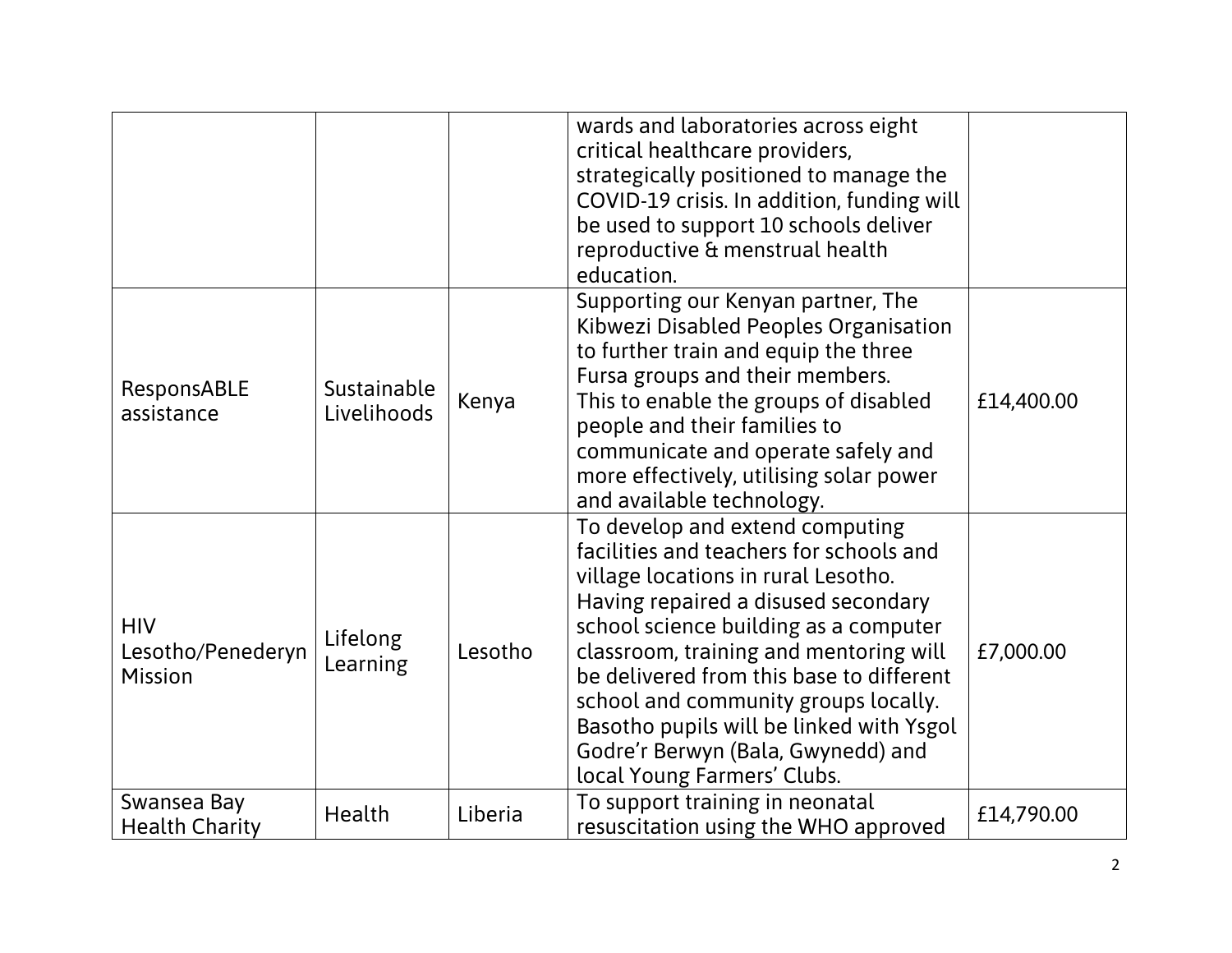|                                          |                            |         | "helping babies breathe" framework.<br>To procure essential supplies and<br>medication for a 6-bed newborn care<br>space at the ELWA hospital.<br>To mentor local hospital leaders in<br>newborn care and recognition of<br>neonatal sepsis.                                                                                                                            |            |
|------------------------------------------|----------------------------|---------|-------------------------------------------------------------------------------------------------------------------------------------------------------------------------------------------------------------------------------------------------------------------------------------------------------------------------------------------------------------------------|------------|
| Dolen Cymru<br><b>Wales Lesotho Link</b> | Lifelong<br>Learning       | Lesotho | This project aims to improve young<br>people's ability to deal with the<br>aftermath of COVID-19 and build<br>resilience for any future crisis using<br>practical learning tools to narrow<br>learning gaps, psycho-social<br>counselling and support to return or<br>stay in education particularly at<br>transition stages.                                           | £50,194.88 |
| <b>Blossom Africa</b>                    | Sustainable<br>Livelihoods | Uganda  | This project will strengthen six Village<br>Savings and Loans (VSAL) groups in<br>Bunambutye. Each group will receive<br>training in business skills (all members)<br>and carpentry and tailoring skills (small<br>number of members). Each group will<br>be provided with seed funding to be<br>used as a revolving fund for the<br>establishment of small businesses. | £15,000    |
| <b>SaltPeter Trust</b>                   | Health                     | Uganda  | This project will provide mass outreach<br>clinics providing immediate care in<br>deprived areas of Soroti Uganda<br>followed by review clinics in the Soroti                                                                                                                                                                                                           | £15,000    |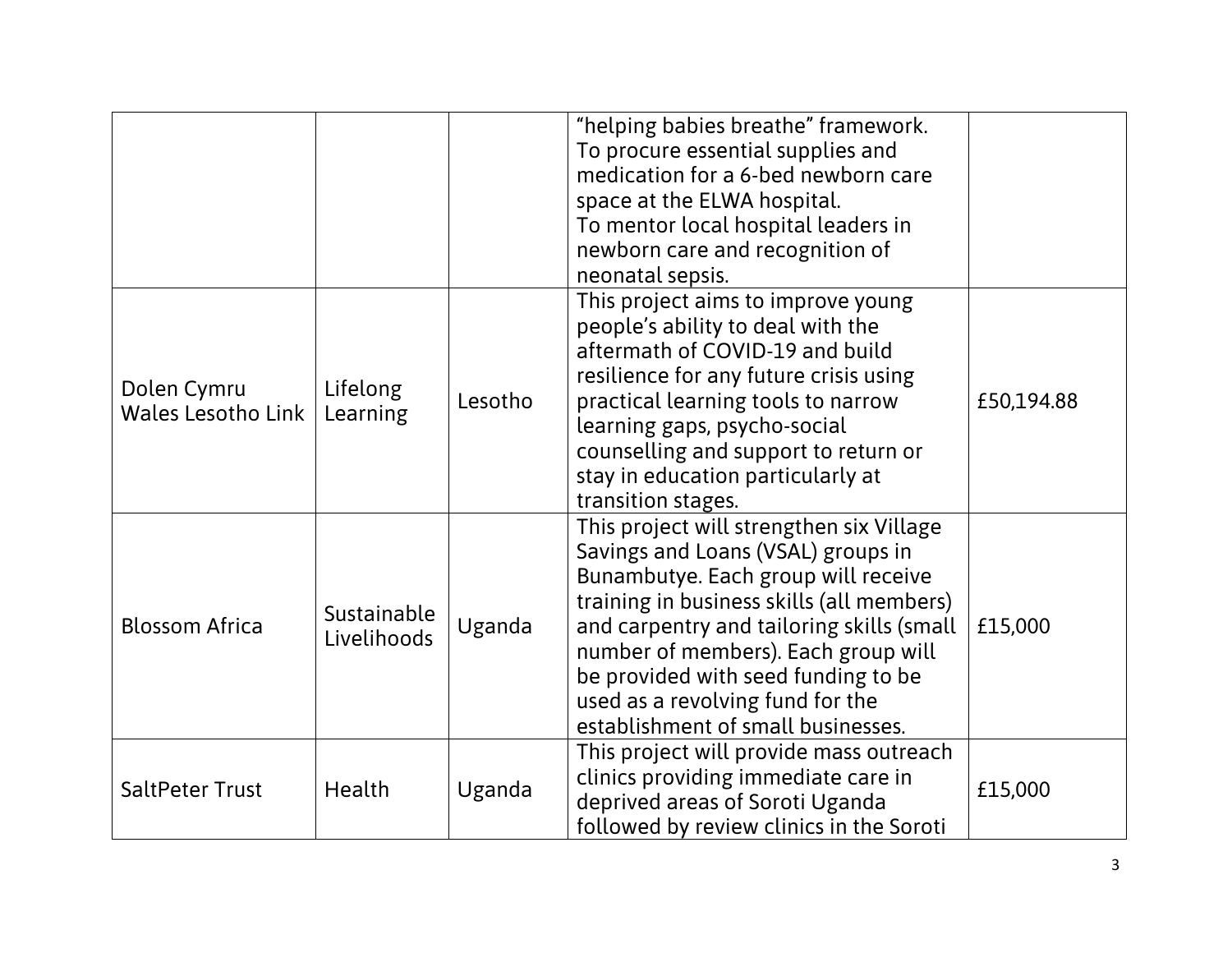|                                     |                            |         | Baptist Medical Centre. It will maximise<br>prior relationships with the community,<br>and build on the lessons learned from<br>previous clinics supported by Welsh<br>Government.                                                                                                                                                                                                                                                                        |             |
|-------------------------------------|----------------------------|---------|-----------------------------------------------------------------------------------------------------------------------------------------------------------------------------------------------------------------------------------------------------------------------------------------------------------------------------------------------------------------------------------------------------------------------------------------------------------|-------------|
| <b>Mothers of Africa</b>            | Health                     | Zambia  | In Zambia HIV-positive clients receiving<br>antiretrovirals are regularly monitored,<br>hence accessible beneficiaries of<br>COVID-19 vaccination. We will provide<br>improved COVID-19 care for HIV-<br>positive clients, with interventions in<br>two provinces: indigenous language<br>health promotion; vaccine fridge hubs<br>and cold chain; vaccination training for<br><b>Healthcare Workers giving</b><br>antiretrovirals and Long-COVID clinics | £190,013.95 |
| <b>Shine Cymru</b>                  | Health                     | Nigeria | The project will benefit at least 250<br>babies, children and young people with<br>spina bifida and hydrocephalus, and<br>their families, in three regions of<br>Nigeria (South-west; North-West and<br>South-South) to improve their health<br>and futures through improved<br>continence care and management.                                                                                                                                           | £14,526     |
| Give me hope<br><b>Africa Wales</b> | Sustainable<br>Livelihoods | Uganda  | This project will support five Village<br>Savings and Loan (VSAL) groups to<br>receive training in financial literacy and<br>business skills. Each group will be<br>provided with a revolving fund and                                                                                                                                                                                                                                                    | £5,211      |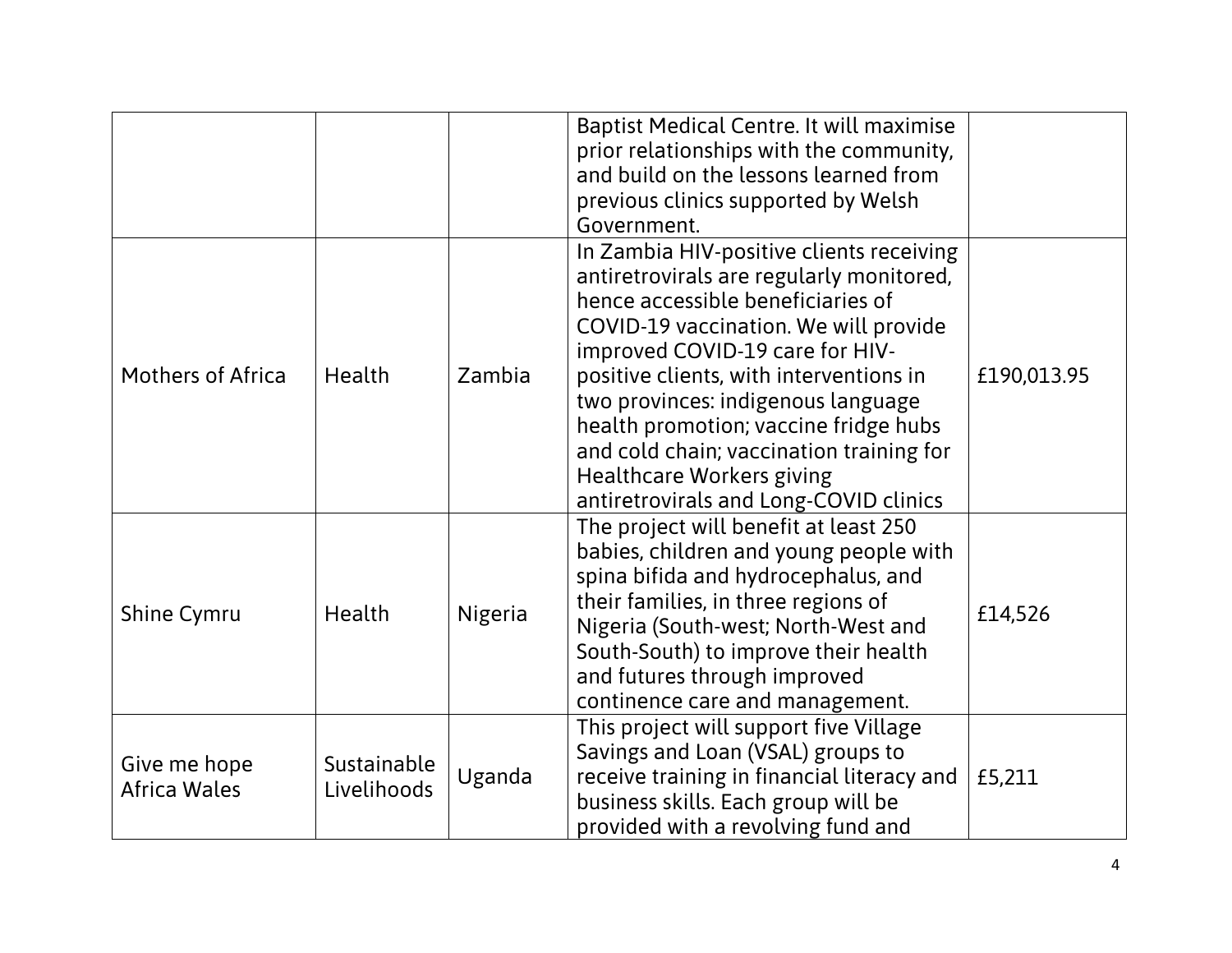|                         |                            |          | twelve months mentoring to develop<br>small scale business opportunities. This<br>funding will also enable us to pay our<br>Project Manager to oversee the project.                                                                                                                                                                         |         |
|-------------------------|----------------------------|----------|---------------------------------------------------------------------------------------------------------------------------------------------------------------------------------------------------------------------------------------------------------------------------------------------------------------------------------------------|---------|
| WellMama                | Sustainable<br>Livelihoods | Zimbabwe | We plan on providing the mothers the<br>materials, sewing equipment and<br>supplies so that they can earn a living<br>through making and selling their<br>products. We also want to provide them<br>with seeds and tools so that they can<br>continue to develop their community<br>gardens.                                                | £10,000 |
| Bees for<br>Development | Lifelong<br>Learning       | Ghana    | Our Buzz Club Project will educate a<br>new generation of beekeepers and<br>environmental champions. Teachers<br>and children in basic schools learn how<br>to take care of bees and earn cash by<br>selling honey. Buzz Clubs in Ghana and<br>Wales will be twinned to foster mutual<br>learning and global citizenship.                   | £12,046 |
| <b>Teacher Aid</b>      | Lifelong<br>Learning       | Zambia   | The funding will build and equip a<br>library for the use of pupils, staff and<br>the community at Nsobe Community<br>School, in remote rural Zambia. A<br>library will provide equitable access to<br>information enabling the students to<br>study, improve literacy, catch up on lost<br>Covid-19 learning, research and self-<br>learn. | £15,000 |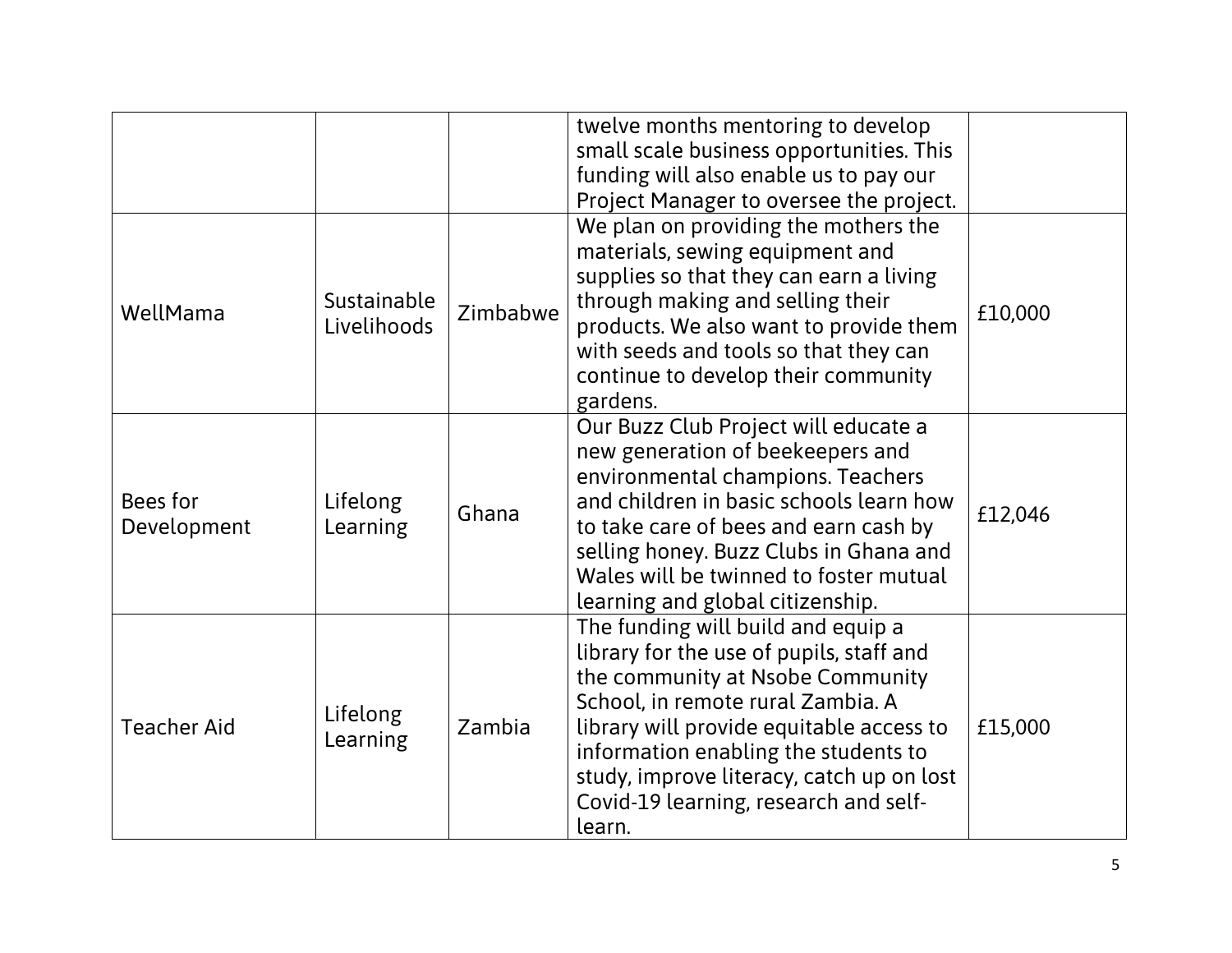| <b>Swansea University</b>                                          | Sustainable<br>Livelihoods                      | Liberia  | To improve the lives and livelihoods of<br>deep rural communities in Liberia,<br>better access to local markets, health<br>and educational facilities is essential.<br>To allow motorcycle taxis to cross<br>streams, the project – together with<br>local communities - will build three so-<br>called Da Vinci bridges, which are more<br>environmentally sustainable.                                                                                                              | £12,400.12  |
|--------------------------------------------------------------------|-------------------------------------------------|----------|---------------------------------------------------------------------------------------------------------------------------------------------------------------------------------------------------------------------------------------------------------------------------------------------------------------------------------------------------------------------------------------------------------------------------------------------------------------------------------------|-------------|
| <b>Betsi Quthing</b><br>International<br><b>Health Partnership</b> | <b>Health</b>                                   | Lesotho  | The project is aimed at equipping key<br>workers and community leaders with<br>skills to identify people with mental<br>distress and illness, to support them<br>and their families and refer them<br>accordingly. It is aimed at ensuring<br>harmony and coordination of services<br>which mentally ill people need                                                                                                                                                                  | £66,063.00  |
| <b>Christian Aid</b>                                               | Sustainable<br>Livelihoods<br>Climate<br>Change | Zimbabwe | The Women-Led Sustainable<br>Livelihoods project will directly build<br>the capacity of 10,500 women small<br>holder farmers in Hwange District,<br>Zimbabwe, who have been impacted<br>economically by COVID-19. The project<br>will strengthen their resilience and<br>develop their livelihoods through<br>adaptive and recovery strategies, while<br>also increasing resilience to the impact<br>of climate change. It will also support<br>10 existing cooperatives (1,000 women | £182,640.51 |